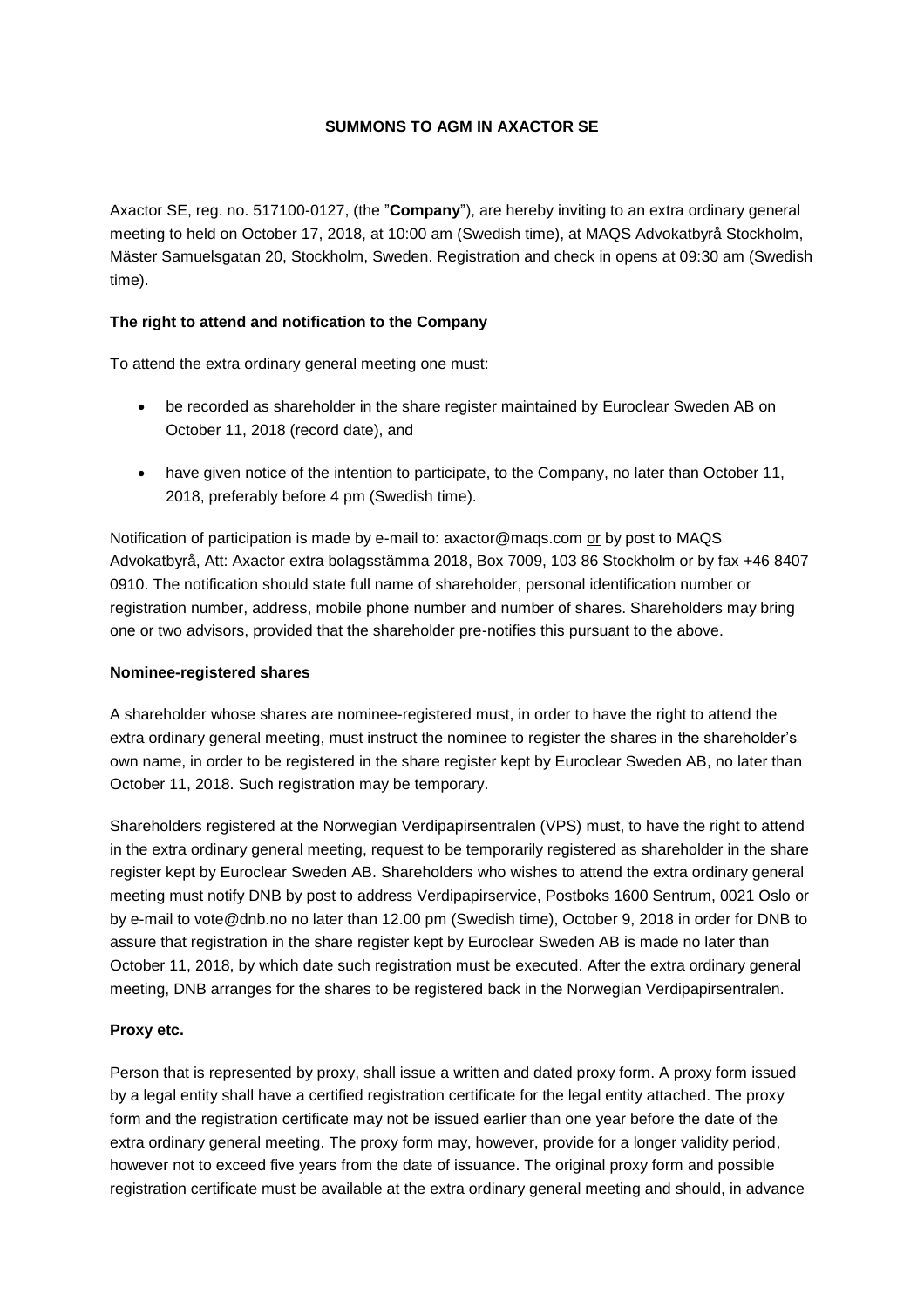of the extra ordinary general meeting be sent to the Company at the address above. Proxy forms are available on the Company's website, axactor.com no later than September 17, 2018, and will be sent to shareholders upon request.

# **Shares**

The Company has on the issue of this notice, a total of 154,448,102 shares, representing a total of 154,448,102 votes.

The Company owns two (2) shares on the day of issue of this notice.

# **Agenda proposal**

- 1. Opening of the extra ordinary general meeting
- 2. Election of chairman of the general meeting
- 3. Preparation and approval of the voting register
- 4. Presentation and approval of the agenda
- 5. Election of one or two persons to verify the minutes
- 6. Determination of whether the meeting has been duly convened
- 7. Approval of the relocation plan and adoption of new articles of association
- 8. Election of new auditor
- 9. Resolution regarding authorization to adopt minor adjustments of the resolutions
- 10. Closure of the meeting

### **The Board's proposal**

### *Item 7 – Approval of the relocation plan and the new articles of association*

The board proposes that the extra ordinary general meeting shall approve the attached relocation plan and adopt new articles of association implying that the company shall be relocated from Stockholm to Oslo, Norway. The proposal in full including the boards report in accordance with article 8.3 of the Council Regulation (EC) No 2157/2001 of 8 October 2001 on the Statute for a European company (SE) and the new articles of association are attached hereto, **Schedule 1**.

### *Item 8 – Election of new auditor*

The board proposes that PWC AS (PRICEWATERHOURSECOOPERS AS, Reg. no. 987 009 713) in Norway shall be elected as the new auditor for Axactor AS as of the day the new articles of association set out in section 7 above has been registered in Norway.

### *Item 9 – Resolution regarding authorization to adopt minor adjustments of the resolutions*

The Board proposes that the Annual General Meeting authorizes the Board, the CEO or anyone that the Board otherwise appoints, to adopt minor adjustments and clarifications of the resolutions made at the Annual General Meeting to the extent that this is required for registration at the Swedish Companies Registration Office and/or Euroclear Sweden AB.